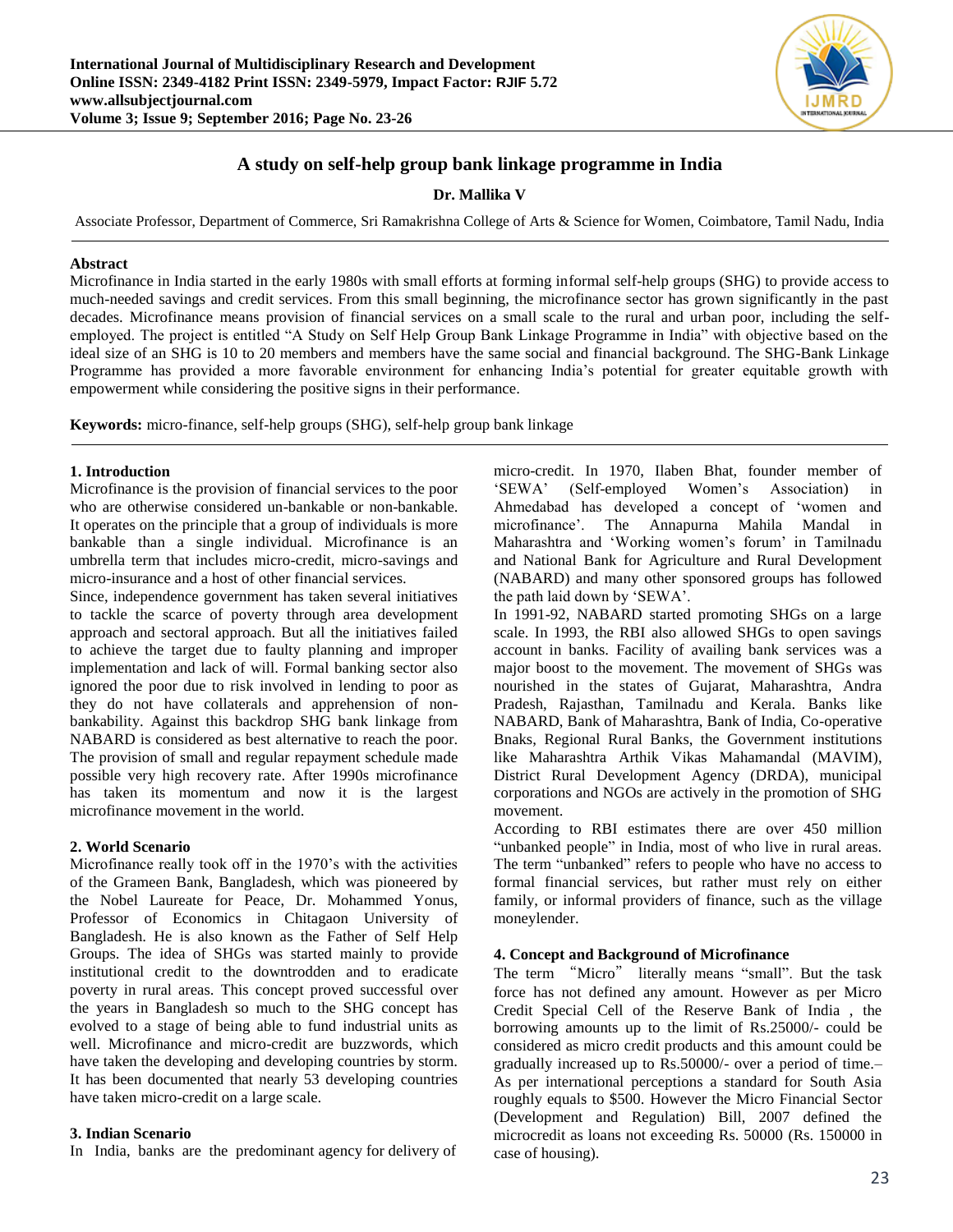The importance of microfinance in the field of development was reinforced with the launch of the Microcredit Summit in 1997. The Summit aims to reach 175 million of the world's poorest families, especially the women of those families, with credit for the self-employed and other financial and business services, by the end of 2015 (Microcredit Summit, 2005). The United Nations declared the year 2005 as the International Year of Microcredit.

# **5. Features of Micro Finance**

- Micro finance is a tool for empowerment of the poorest women.
- Micro finance is essentially for promoting selfemployment; the opportunity of wage employment is limited in developing countries – not increases the productivity of employment in the informal sector of the economy.
- Micro finance is not just a financing system, but a tool for social change, especially for women.
- Micro credit is aimed at the poorest, micro finance lending technology needs to mimic the informal lenders rather than formal sector lending.

## **6. Self Help Groups**

SHG are considered a new lease of life for the women in villages for their social and economic empowerment. Since SHGs have been able to mobilize savings from persons or groups who were not normally expected to have any 'saving' and also to recycle effectively the pooled resources amongst the members, their activities have attracted attention as a supportive mechanism for meeting the credit needs of the poor (NABARD, 2004).

# **7. Objectives of SHG**

The main objective of targeting women for giving microcredit is to empower women in the household through helping them to create self-employment for them by establishing microenterprises. The main characteristics of SHGs are as follows:

- The ideal size of an SHG is 10 to 20 members.
- The group need not be registered.
- From one family, only one member. (More families can join SHGs this way)
- The group consists of either only men or of only women. (Mixed groups are generally not preferred)
- Women's groups are generally found to perform better.
- Members have the same social and financial background. (Members interact more freely this way)
- Compulsory attendance. (Full attendance for larger participation)

# **8. SHG Model in India**

In India, three different models of linkage of SHGs to the financial institutions have emerged. They are:

- Banks, themselves form and finance the SHGs.
- SHGs are formed by NGOs and other agencies but financed by banks.
- **Banks finance SHGs with NGOs and other agencies as** financial intermediaries.

The second model is the most popular model. Almost threefourths of the SHGs come under this model. Only 20% of the SHGs are covered under first and 8% under the third model respectively.

## **9. NABARD and Self Help Groups**

NABARD has started SHG-Bank Linkage Programme as an Action Research Project in 1989. In February 1992, NABARD launched a Pilot Project linking 500 SHGs with banking systems across the country. The pilot project was designed as a partnership model between three agencies, viz., the SHGs, Banks and Non-Governmental Organisations (NGOs). NABARD refinance the banks, which lend of SHGs. The movement has gained a significant momentum with 2.24 million SHGs linked with 44362 bank branches of 545 banks in 583 districts across 31 states of the Indian Union and disbursed Rs. 113.98 billion cumulatively, as on 31st March, 2006 (NABARD, 2006). Total 0.54 million new SHGs have been provided with bank loans in 2004-05 and Rs. 2.99 billion of bank loans disbursed during this period (NABARD). In India, 58 percent of total SHGs are in Southern India mainly in Andhra Pradesh, Tamil Nadu and Karnataka as on March 2005. Only 5 percent of total SHGs are in Northern India. It also provides training support, grantcum aid support for micro-credit under its different schemes.

## **10. SHG- Bank Linkage Programme**

Microfinance is emerging as a powerful instrument for poverty alleviation in the new economy. In India, Microfinance scene is dominated by Self Help Group (SHGs)-Bank Linkage Programme as a cost effective mechanism for providing financial services to the "Unreached Poor" which has been successful not only in meeting financial needs of the rural poor women but also strengthen collective self-help capacities of the poor, leading to their empowerment. Rapid progress in SHG formation has now turned into an empowerment movement among women across the country.

# **11. Progress of Bank Linkage Programme (2006-07 to 2015-16)**

Microfinance is emerging as a powerful instrument for poverty alleviation in the new economy. In India, Microfinance scene is dominated by Self Help Group (SHGs)-Bank Linkage Programme as a cost effective mechanism for providing financial services to the "Unreached Poor" which has been successful not only in meeting financial needs of the rural poor women but also strengthen collective self-help capacities of the poor, leading to their empowerment. Rapid progress in SHG formation has now turned into an empowerment movement among women across the country.

The SHG – Bank Linkage Programme started as an Action Research Project in 1989. In 1992, the findings led to the setting up of a Pilot Project. The pilot project was designed as a partnership model between three agencies, viz., the SHGs, Banks and Non-Governmental Organisations (NGOs).The SHG Bank linkage Programme which started in 1992 has grown exponentially over three decades and around 79.03 lakh SHGs are linked to different Banks up to 2016. The overall progress under microfinance from the period 2006-07 to 2015-16 is presented in table-3.2.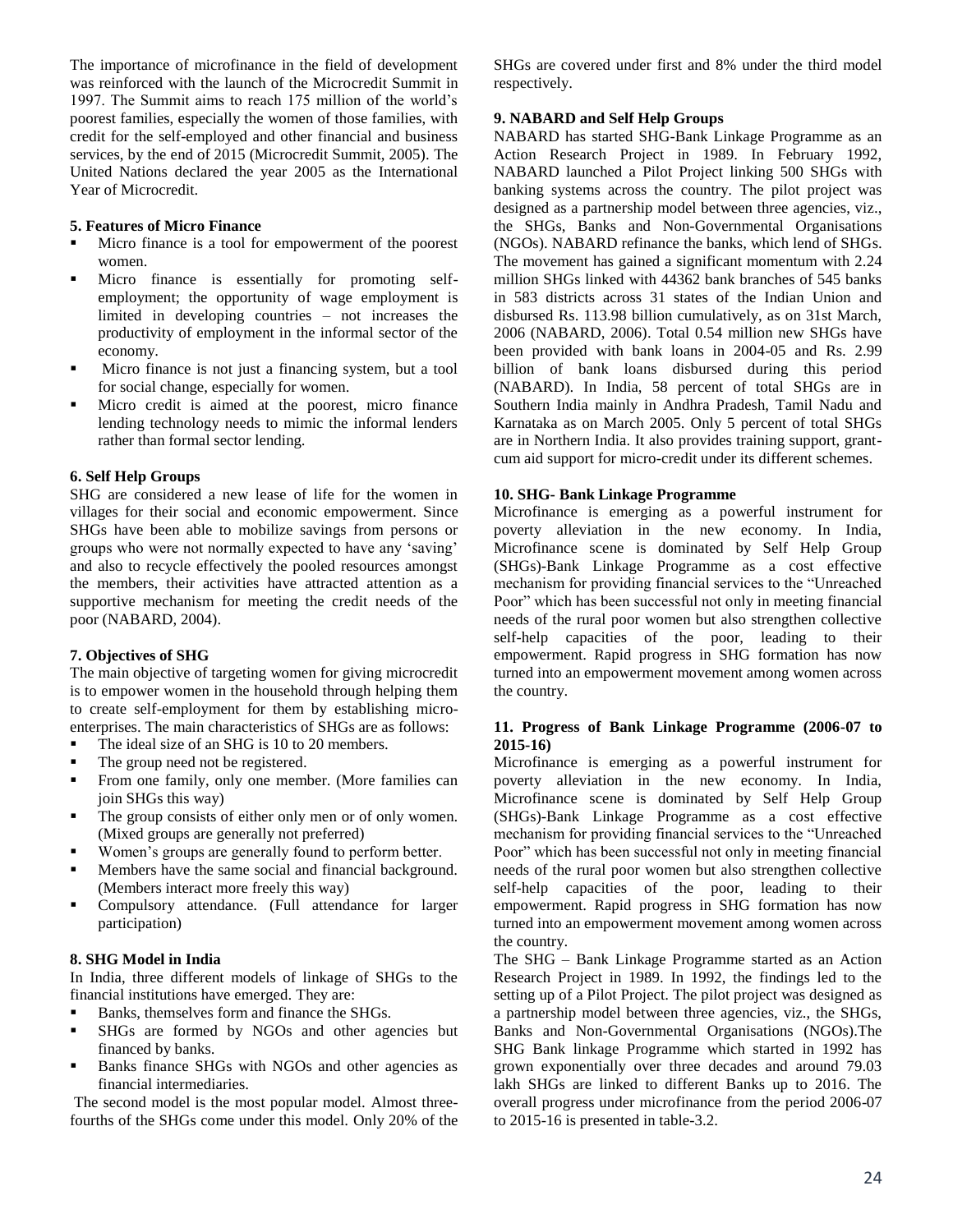**Table 1:** Progress of Self Help Group Bank Linkage Programme (Amount in Crores)

| Year              | <b>Particulars</b>         | <b>Savings of SHGs with Bank</b> |               | <b>Bank loans disbursed to SHGs</b> |               | <b>Bank loans outstanding with SHGs</b> |               |
|-------------------|----------------------------|----------------------------------|---------------|-------------------------------------|---------------|-----------------------------------------|---------------|
|                   |                            |                                  | $\frac{0}{0}$ |                                     | $\frac{0}{0}$ |                                         | $\frac{0}{0}$ |
| 2006-07           | No of SHGs (in lakh)       | 41.61                            |               | 11.05                               |               | 28.95                                   |               |
|                   | Amount (Cr)                | 3512.71                          |               | 6570.39                             |               | 12366.49                                |               |
| 2007-08           | No of SHGs (in lakh)       | 50.09                            | 20.38         | 12.28                               | 11.13         | 36.25                                   | 25.22         |
|                   | Amount (Cr)                | 3785.4                           | 7.76          | 8849.3                              | 34.69         | 16999.9                                 | 37.47         |
| 2008-09           | No of SHGs (in lakh)       | 61.21                            | 22.21         | 16.09                               | 31.1          | 42.24                                   | 16.5          |
|                   | Amount (Cr)                | 5545.62                          | 46.5          | 12253.5                             | 38.5          | 22679.8                                 | 33.4          |
| 2009-10           | No of SHGs (in lakh)       | 69.53                            | 13.6          | 15.86                               | $-1.4$        | 48.51                                   | 14.8          |
|                   | Amount (Cr)                | 6198.71                          | 11.8          | 14453.3                             | 17.9          | 28038.3                                 | 23.6          |
| 2010-11           | No of SHGs (in lakh)       | 74.62                            | 7.3           | 11.96                               | $-24.6$       | 47.87                                   | $-1.3$        |
|                   | Amount (Cr)                | 7016.3                           | 13.2          | 14547.7                             | 0.01          | 31221.17                                | 11.4          |
| 2011-12           | No of SHGs (in lakh)       | 79.60                            | 6.7           | 11.48                               | $-4$          | 43.54                                   | $-9$          |
|                   | Amount (Cr)                | 6551.41                          | $-6.7$        | 16534.77                            | 13.7          | 36340.00                                | 16.4          |
| 2012-13           | No of SHGs (in lakh)       | 73.18                            | $-8.1$        | 12.20                               | 6.3           | 44.51                                   | 2.2           |
|                   | Amount(Cr)                 | 8217.25                          | 25.4          | 20585.36                            | 24.5          | 39375                                   | 8.4           |
| 2013-14           | No of SHGs (in lakh)       | 74.30                            | 1.53          | 13.66                               | 12.02         | 41.97                                   | $-5.71$       |
|                   | Amount (Cr)                | 9897.42                          | 20.45         | 24017.36                            | 16.67         | 42927.52                                | 9.02          |
| 2014-15           | No of SHGs (in lakh)       | 76.97                            | 3.59          | 16.26                               | 19.03         | 44.68                                   | 6.46          |
|                   | Amount (Cr)                | 11059.84                         | 11.74         | 27582.31                            | 14.84         | 51545.46                                | 20.06         |
| 2015-16<br>$\sim$ | No of SHGs (in lakh)       | 79.03                            | 2.68          | 18.32                               | 12.67         | 46.73                                   | 4.59          |
|                   | Amount(Cr)<br>$\mathbf{M}$ | 13691.39                         | 23.79         | 37286.90                            | 35.18         | 57119.23                                | 10.81         |

*Source***:** NABARD

Table- 1 shows the Overall progress of microfinance from the year 2006-07 to 2015-16. It shows that, though savings of number of SHGs with the bank is increasing over the years, the growth rate of SHGs in percentage terms is declining from 22.21 in 2008-08 to -8.1 in 2012-13 and shows an increasing trend thereafter. Regarding the amount of savings it has a significant growth in 2008-09 (46.5 per cent) but after that it declined and shows a steady increase from 2012-13. With regard to bank loan disbursement to SHGs it shows a declining trend and in terms of number of SHGs became negative in 2011-12 and started to increase from 2012-13 . The cause may be non-repayment of loan. Bank loan outstanding the growth in amount is declining, which is a good sign of indication.

## **12. Impact of SHG Bank Linkage Programme**

- **Microfinance** has reduced the incidence of poverty through increase in income, enabled the poor to build assets and thereby reduce their vulnerability.
- It has empowered women by enhancing their contribution to household income, increasing the value of their assets and generally by giving them better control over decisions that affect their lives.
- In certain areas it has reduced child mortality, improved maternal health and the ability of the poor to combat disease through better nutrition, housing and health – especially among women and children.
- It has contributed to a reduced dependency on informal money lenders and other non-institutional sources.
- It has facilitated significant research into the provision of financial services for the poor and helped in building "capacity" at the SHG level.
- Finally it has given scope to different stakeholders to innovate, learn and replicate. As a result, some NGOs have added micro-insurance products to their portfolios.

## **13. Conclusion**

The SHG-Bank Linkage Programme has provided a more favorable environment for enhancing India's potential for greater equitable growth with empowerment while considering the positive signs in their performance.

The geographical spread of the movement has also been quite impressive now spreading to even the most remote corners of India. Over 95 million poor rural households are now part of this world's largest micro-credit initiative. Unlike similar experiments in other developing countries, the SHG-Bank Linkage programme lays emphasis on regular savings by the members with the savings corpus being used to lend among them and as needs arise, later by linking the groups with banks for availing credit. The poor in the country have demonstrated that inspite of being poor; they are, perhaps, the most "bankable" clients and most willing to help each other for a better tomorrow. The impressive performance under SHG-Bank Linkage programme prompted other developmental agencies like the Government Departments to depend heavily on such groups to take the development efforts forward.

### **14. References**

- 1. Dadhich CL. Micro Finance- A Panacea for Poverty Alleviation: A Case Study of Oriental Grameen Project in India, *Indian Journal of Agricultural Economics*, 2001; 56(3): 419-420.
- 2. Holvoet Nathalie. The Impact of Microfinance on Decision-Making Agency: Evidence from South India, *Development and Change*, 2005; 36(1):75-101.
- 3. Karnakar KG. Rural Credit and Self Help Group, Microfinance needs and concepts in India, Sage Publications, New Delhi, 1999.
- 4. Manab Sen. Self Help Groups and Micro Finance: An Alternative Socio Economic Option for the Poor, in